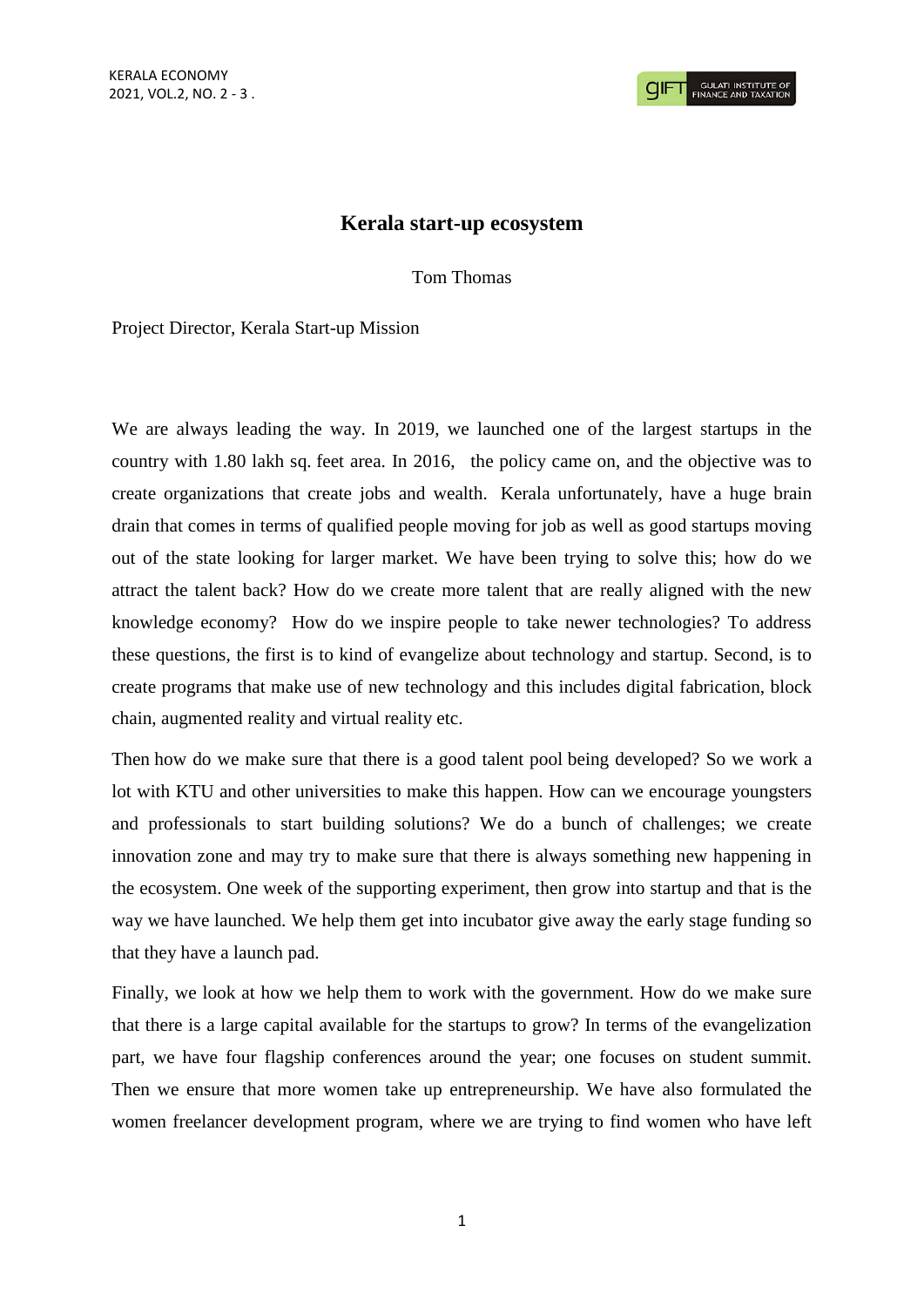KERALA ECONOMY

jobs due to various family circumstances and would like to get back. How can they have the flexibility to work from home and thus contribute to economic growth?

The second part is the educated; primarily what we have done here is that set up a network of 200 plus innovation cells in various academic institutions. This kind of helped buying those small breakthrough ideas from these colleges. Maybe, a student who is really good in technology and we tried to get them into other programs like FAB Academy summer school for the various universities across the world. The FAB academy programs are very important. The reason is, we are considered one of the top two centers across the world to run this program and so far had about 60 graduates and all of them placed in good companies and many of them working with hardware startups to build their own product. This program is possible because we have a large network of fabrication lab across the state. We have two main labs in Kochi and Thiruvananthapuram. We have 20 smaller labs across the state. This essentially gives students and youngsters access to the new technologies like 3D printing, laser cutting etc. We can really allow students to build and that is an essential part of both learning as well as creating newer company. What we have recently done is to work with MIT to set up a super fab lab. So this is MIT fabrication lab duplicated here. The journey of fab lab is the kind of a long journey. What we have also realized is that there are other newer technologies that we need to look at.

Unfortunately, Covid came in and we had a step back and see how we can offer online. Here, we give access to the advanced machines, gadgets and learning capabilities. This also gives access to high powered GPU and the provider is that of mentoring and training program or started working on these future technologies. Going forward, this is where we really need to be, because if you look at the state you have a favorite of software coming up. We are starting to be known as the startup hub but that is not enough from our perspective. We need to be known as the hub for one of those technologies so that we can attract talent interested in those technologies and startups based on it.

What we also do with the various government departments is to create innovation zone. For example we work with Water Authority; found out some of solutions for their problems. We do this through running various idea challenges, throwing out problem statement and finding good ideas that can be developed. For the products and ideas that come up, we have specialist incubators that take them in and help them finish engineering prototypes and go to the market. We have one for hardware, and bio-technology. We also have one that will take

2